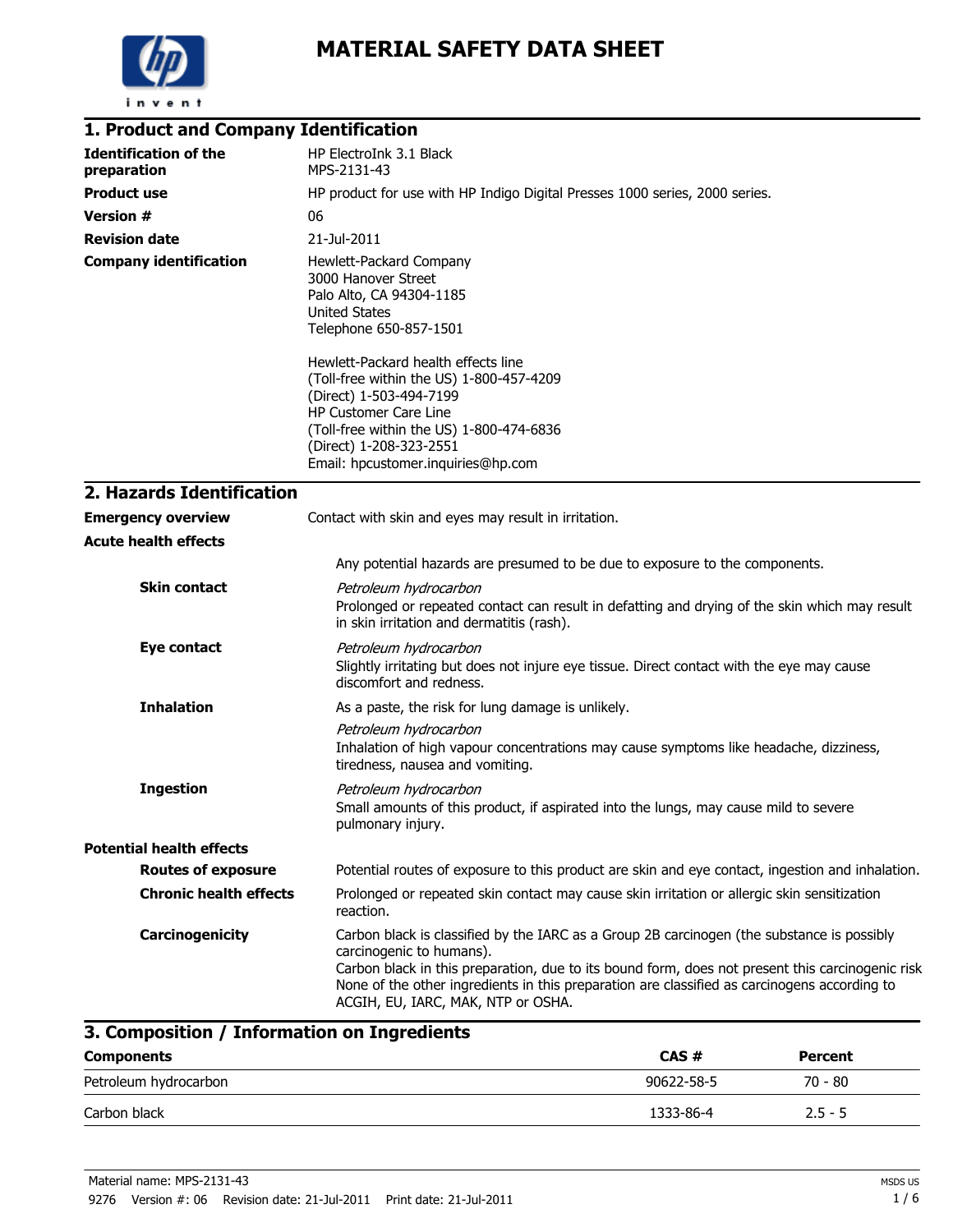This product has been evaluated using criteria specified in 29 CFR 1910.1200 (Hazard Communication Standard).

| <b>4. First Aid Measures</b> |                                                                                                                                                                                                                                         |
|------------------------------|-----------------------------------------------------------------------------------------------------------------------------------------------------------------------------------------------------------------------------------------|
| <b>First aid procedures</b>  |                                                                                                                                                                                                                                         |
| Eye contact                  | Do not rub eyes. Immediately flush with large amounts of clean, warm water (low pressure) for at<br>least 15 minutes or until particles are removed. If irritation persists get medical attention.<br>Do not apply neutralizing agents. |
| <b>Skin contact</b>          | Wash affected areas thoroughly with mild soap and water. Get medical attention if irritation<br>develops or persists.                                                                                                                   |
| <b>Inhalation</b>            | If overcome by vapor, remove person from exposure to fresh air. If breathing is difficult, give<br>oxygen. If symptoms persist, get medical attention.                                                                                  |
| <b>Ingestion</b>             | Do not induce vomiting. Never give anything by mouth to an unconscious person.<br>If ingestion of a large amount does occur, seek medical attention.                                                                                    |

## **5. Fire Fighting Measures**

| <b>Extinguishing media</b>                                         |                                                                                                                                                                                                                                             |  |  |
|--------------------------------------------------------------------|---------------------------------------------------------------------------------------------------------------------------------------------------------------------------------------------------------------------------------------------|--|--|
| <b>Suitable extinguishing</b><br>media                             | Suitable extinguishing media: Dry chemical, CO2, water spray or regular foam.                                                                                                                                                               |  |  |
| <b>Unsuitable extinguishing</b><br>media                           | None known.                                                                                                                                                                                                                                 |  |  |
| <b>Protection of firefighters</b>                                  |                                                                                                                                                                                                                                             |  |  |
| <b>Specific hazards arising</b><br>from the chemical               | None known.                                                                                                                                                                                                                                 |  |  |
| <b>Protective equipment</b><br>and precautions for<br>firefighters | Move containers from fire area if you can do it without risk.<br>Evacuate area and fight fire from a safe distance.                                                                                                                         |  |  |
| <b>Hazardous combustion</b><br>products                            | Refer to section 10.                                                                                                                                                                                                                        |  |  |
| 6. Accidental Release Measures                                     |                                                                                                                                                                                                                                             |  |  |
| <b>Personal precautions</b>                                        | Wear appropriate personal protective equipment.                                                                                                                                                                                             |  |  |
| <b>Environmental precautions</b>                                   | Do not let product enter drains. Do not flush into surface water or sanitary sewer system.                                                                                                                                                  |  |  |
| <b>Other information</b>                                           | In case of large spills, follow all facility emergency response procedures.                                                                                                                                                                 |  |  |
|                                                                    | Soak up with inert absorbent material. Slowly vacuum or sweep the material into a bag or other<br>sealed container.<br>Dispose of in compliance with federal, state, and local regulations.<br>See also section 13 Disposal considerations. |  |  |
| 7. Handling and Storage                                            |                                                                                                                                                                                                                                             |  |  |
| <b>Handling</b>                                                    | Avoid prolonged or repeated skin contact with this material. Avoid contact with skin, eyes and<br>clothing.<br>Keep away from open flames, hot surfaces and sources of ignition. Take precautionary measures<br>against static discharges.  |  |  |
| <b>Storage</b>                                                     | Keep away from excessive heat or cold. Store in a cool and shaded area. Do not store in direct<br>sunlight.                                                                                                                                 |  |  |

## **8. Exposure Controls / Personal Protection**

#### **ACGIH Occupational exposure limits**

| ALUIN                    |            |              |  |
|--------------------------|------------|--------------|--|
| <b>Components</b>        | Type       | Value        |  |
| Carbon black (1333-86-4) | <b>TWA</b> | 3.5000 mg/m3 |  |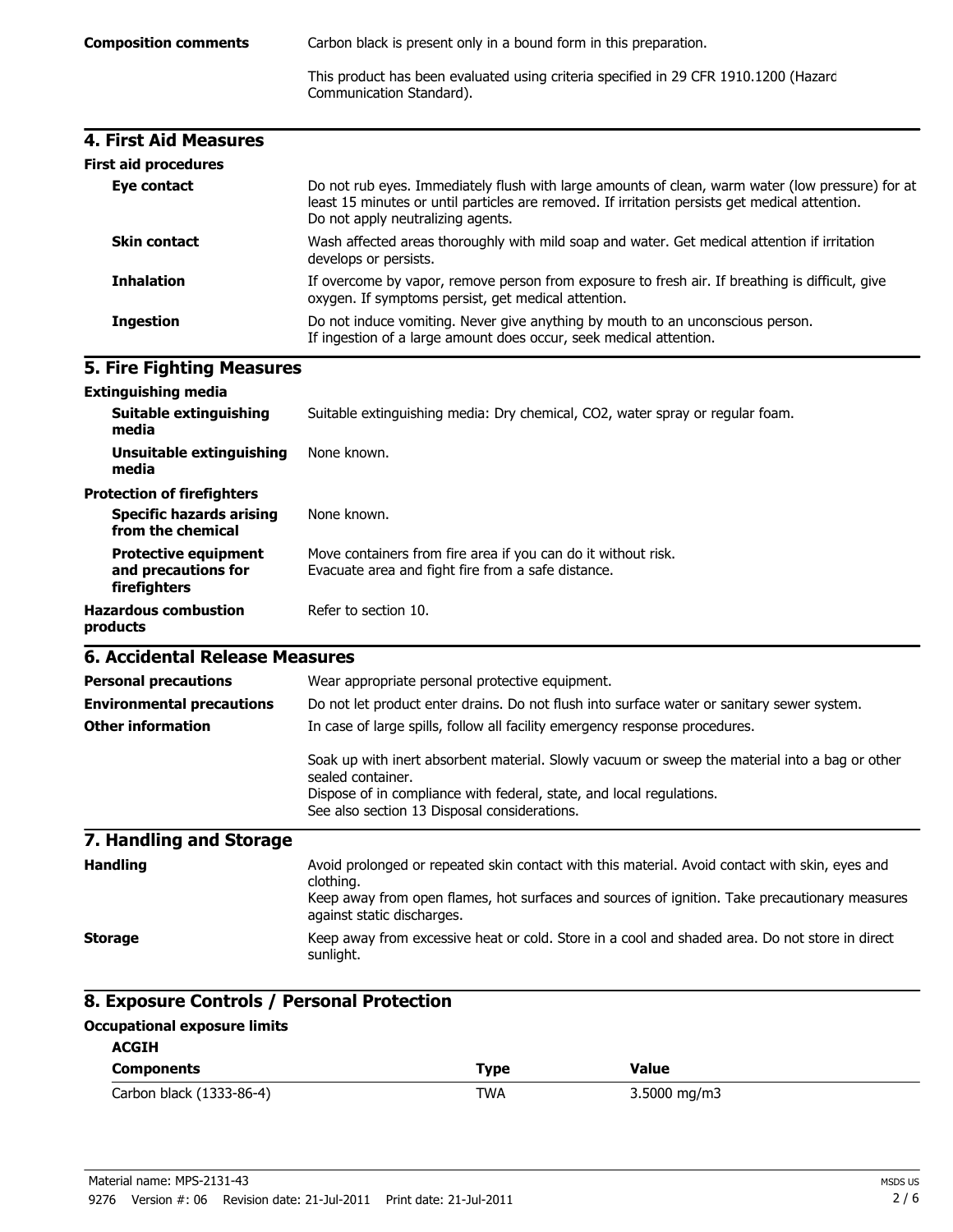| <b>U.S. - Tennessee</b>                                                          |                                |                                                      |                                                                                             |
|----------------------------------------------------------------------------------|--------------------------------|------------------------------------------------------|---------------------------------------------------------------------------------------------|
| <b>Components</b>                                                                | <b>Value</b><br><b>Type</b>    |                                                      |                                                                                             |
| Carbon black (1333-86-4)                                                         |                                | <b>TWA</b>                                           | 3.5000 mg/m3                                                                                |
| <b>Exposure guidelines</b>                                                       | 171ppm (1200 mg/m3).           |                                                      | Manufacturer recommended exposure limit based on petroleum hydrocarbon at > 75%. TWA =      |
| <b>Engineering controls</b>                                                      | Use in a well ventilated area. |                                                      |                                                                                             |
| <b>Personal protective equipment</b><br><b>General hygiene</b><br>considerations |                                |                                                      | Handle in accordance with good industrial hygiene and safety practice.                      |
| General                                                                          |                                |                                                      | Use personal protective equipment to minimize exposure to skin and eye.                     |
| 9. Physical & Chemical Properties                                                |                                |                                                      |                                                                                             |
| <b>Appearance</b>                                                                | Paste                          |                                                      |                                                                                             |
| Color                                                                            | Black.                         |                                                      |                                                                                             |
| Odor                                                                             | mild hydrocarbon-like          |                                                      |                                                                                             |
| <b>Odor threshold</b>                                                            | Not available.                 |                                                      |                                                                                             |
| <b>Physical state</b>                                                            | Solid                          |                                                      |                                                                                             |
| <b>Form</b>                                                                      | Not available.                 |                                                      |                                                                                             |
| рH                                                                               | Not available.                 |                                                      |                                                                                             |
| <b>Melting point</b>                                                             | Not available.                 |                                                      |                                                                                             |
| <b>Freezing point</b>                                                            | Not available.                 |                                                      |                                                                                             |
| <b>Boiling point</b>                                                             |                                | 370.4 °F (188 °C) (based on petroleum hydrocarbon)   |                                                                                             |
| <b>Flash point</b>                                                               |                                |                                                      | 147.2 °F (64 °C) Pensky-Martens Closed Cup (based on petroleum hydrocarbon)                 |
| <b>Evaporation rate</b>                                                          | Not available.                 |                                                      |                                                                                             |
| Flammability limits in air,<br>upper, % by volume                                | Not available.                 |                                                      |                                                                                             |
| Flammability limits in air,<br>lower, % by volume                                | Not available.                 |                                                      |                                                                                             |
| <b>Vapor pressure</b>                                                            | Not available.                 |                                                      |                                                                                             |
| <b>Vapor density</b>                                                             | Not available.                 |                                                      |                                                                                             |
| <b>Specific gravity</b>                                                          | 0.856                          |                                                      |                                                                                             |
| <b>Relative density</b>                                                          | Not available.                 |                                                      |                                                                                             |
| Solubility (water)                                                               | Not soluble                    |                                                      |                                                                                             |
| <b>Auto-ignition temperature</b>                                                 |                                | 392 °F (200 °C) (based on petroleum hydrocarbon)     |                                                                                             |
| <b>Decomposition temperature</b>                                                 | Not available.                 |                                                      |                                                                                             |
| <b>VOC</b>                                                                       | 630 g/L                        |                                                      |                                                                                             |
| 10. Chemical Stability & Reactivity Information                                  |                                |                                                      |                                                                                             |
| <b>Chemical stability</b>                                                        |                                | Stable under recommended storage conditions.         |                                                                                             |
| <b>Incompatible materials</b>                                                    |                                | This product may react with strong oxidizing agents. |                                                                                             |
| <b>Hazardous decomposition</b><br>products                                       | weight hydrocarbons.           |                                                      | Upon decomposition, this product emits carbon monoxide, carbon dioxide and/or low molecular |
| <b>Possibility of hazardous</b><br>reactions                                     | Will not occur.                |                                                      |                                                                                             |
| 11 Tovicological Information                                                     |                                |                                                      |                                                                                             |

### **11. Toxicological Information**

**Carcinogenicity** Carbon black is classified as a carcinogen by the IARC (possibly carcinogenic to humans, Group 2B) and by the State of California under Proposition 65. In their evaluations of carbon black, both organizations indicate that exposure to carbon black, per se, does not occur when it remains bound within a product matrix, specifically, rubber, ink, or paint. Carbon black is present only in a bound form in this preparation.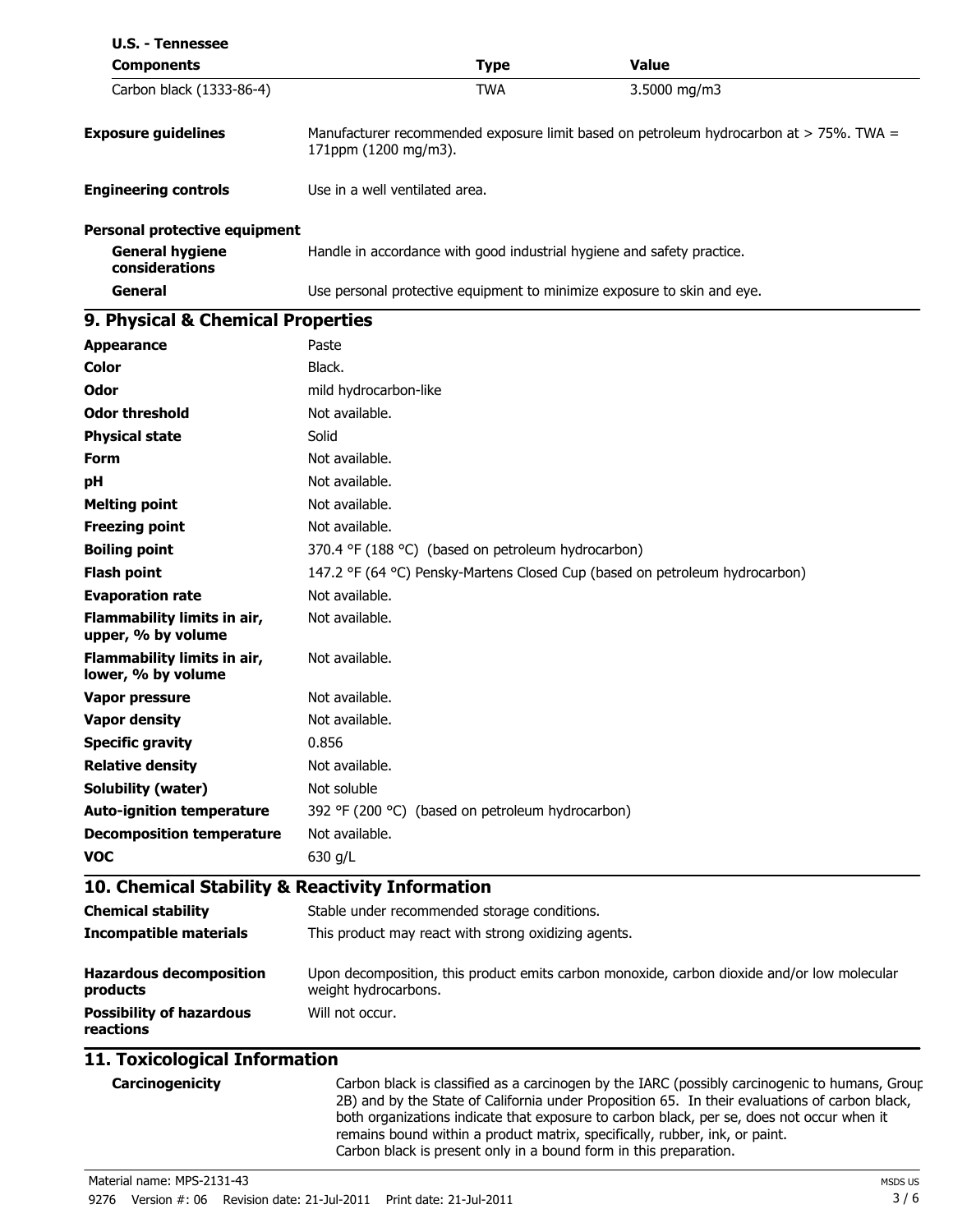| <b>ACGIH Carcinogens</b>                               |                                                                                                               |  |  |
|--------------------------------------------------------|---------------------------------------------------------------------------------------------------------------|--|--|
| Carbon black (CAS 1333-86-4)                           | A4 Not classifiable as a human carcinogen.                                                                    |  |  |
|                                                        | <b>IARC Monographs. Overall Evaluation of Carcinogenicity</b>                                                 |  |  |
| Carbon black (CAS 1333-86-4)                           | 2B Possibly carcinogenic to humans.<br><b>IARC Monographs: Evidence of carcinogenicity in humans</b>          |  |  |
| Carbon black (CAS 1333-86-4)                           | Inadequate data.                                                                                              |  |  |
| <b>Toxicological information</b>                       | Refer to Section 2 for potential health effects and Section 4 for first aid measures.                         |  |  |
| Serious eye damage/eye<br>irritation                   | Not available.                                                                                                |  |  |
| <b>Symptoms and target organs</b>                      |                                                                                                               |  |  |
| <b>Target Organs (NIOSH)</b>                           |                                                                                                               |  |  |
| Carbon black (CAS 1333-86-4)                           | Eyes<br>Respiratory system                                                                                    |  |  |
| <b>Further information</b>                             | The ink formulation has not been tested.                                                                      |  |  |
| 12. Ecological Information                             |                                                                                                               |  |  |
| <b>Aquatic toxicity</b>                                | This product has not been tested for ecological effects.                                                      |  |  |
| Persistence and degradability Not available.           |                                                                                                               |  |  |
| <b>13. Disposal Considerations</b>                     |                                                                                                               |  |  |
| <b>Disposal instructions</b>                           | Dispose of in compliance with federal, state, and local regulations.                                          |  |  |
| <b>14. Transport Information</b>                       |                                                                                                               |  |  |
| <b>Further information</b>                             | Not a dangerous good under DOT, IATA, ADR, IMDG, or RID.                                                      |  |  |
| <b>DOT</b>                                             |                                                                                                               |  |  |
| Not regulated as dangerous goods.                      |                                                                                                               |  |  |
| <b>IATA</b>                                            |                                                                                                               |  |  |
| <b>Basic shipping requirements:</b>                    |                                                                                                               |  |  |
| Proper shipping name<br><b>Hazard class</b>            | Not applicable                                                                                                |  |  |
| <b>UN number</b>                                       | Not applicable<br>none                                                                                        |  |  |
| <b>Packing group</b><br><b>Additional information:</b> | none                                                                                                          |  |  |
| <b>Packaging exceptions</b>                            | none                                                                                                          |  |  |
| <b>IMDG</b>                                            |                                                                                                               |  |  |
| Not regulated as dangerous goods.                      |                                                                                                               |  |  |
| <b>RID</b>                                             |                                                                                                               |  |  |
| Not regulated as dangerous goods.                      |                                                                                                               |  |  |
| 15. Regulatory Information                             |                                                                                                               |  |  |
| <b>US federal regulations</b>                          | US EPA TSCA Inventory: All chemical substances in this product comply with all rules or orders<br>under TSCA. |  |  |
|                                                        | US TSCA 12(b): Does not contain listed chemicals.                                                             |  |  |
| <b>CERCLA (Superfund) reportable quantity</b><br>None  |                                                                                                               |  |  |

**Occupational Safety and Health Administration (OSHA) 29 CFR 1910.1200 hazardous chemical** No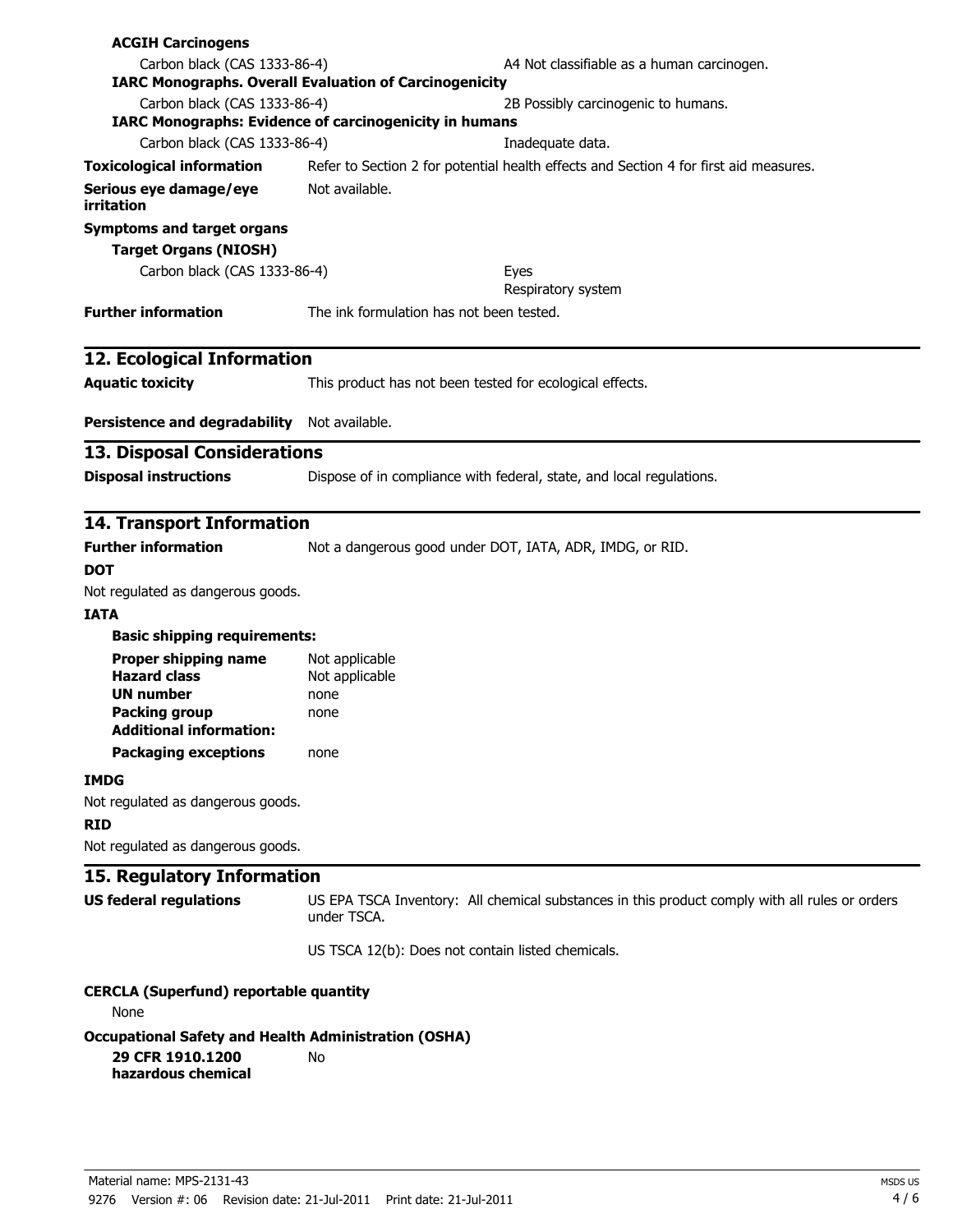|                                                                                 | <b>Superfund Amendments and Reauthorization Act of 1986 (SARA)</b>                                                                                                                                                                                                                                                                                                                                                                                                                                                                                             |  |  |
|---------------------------------------------------------------------------------|----------------------------------------------------------------------------------------------------------------------------------------------------------------------------------------------------------------------------------------------------------------------------------------------------------------------------------------------------------------------------------------------------------------------------------------------------------------------------------------------------------------------------------------------------------------|--|--|
| <b>Hazard categories</b>                                                        | Immediate Hazard - No<br>Delayed Hazard - No<br>Fire Hazard - Yes<br>Pressure Hazard - No<br>Reactivity Hazard - No                                                                                                                                                                                                                                                                                                                                                                                                                                            |  |  |
| <b>Section 302 extremely</b><br>hazardous substance                             | No                                                                                                                                                                                                                                                                                                                                                                                                                                                                                                                                                             |  |  |
| <b>Section 311 hazardous</b><br>chemical                                        | Yes                                                                                                                                                                                                                                                                                                                                                                                                                                                                                                                                                            |  |  |
| <b>State regulations</b>                                                        |                                                                                                                                                                                                                                                                                                                                                                                                                                                                                                                                                                |  |  |
|                                                                                 | US - Pennsylvania RTK - Hazardous Substances: Listed substance                                                                                                                                                                                                                                                                                                                                                                                                                                                                                                 |  |  |
| Carbon black (CAS 1333-86-4)                                                    | Listed.                                                                                                                                                                                                                                                                                                                                                                                                                                                                                                                                                        |  |  |
| <b>Regulatory information</b>                                                   | All chemical substances in this HP product have been notified or are exempt from notification<br>under chemical substances notification laws in the following countries: US (TSCA), EU<br>(EINECS/ELINCS), Switzerland, Canada (DSL/NDSL), Australia, Japan, Philippines, South Korea,<br>New Zealand, and China.                                                                                                                                                                                                                                              |  |  |
| <b>16. Other Information</b>                                                    |                                                                                                                                                                                                                                                                                                                                                                                                                                                                                                                                                                |  |  |
| <b>Other information</b>                                                        | This MSDS was prepared in accordance with USA OSHA Hazard Communications regulation (29<br>CFR 1910.1200).                                                                                                                                                                                                                                                                                                                                                                                                                                                     |  |  |
| <b>HMIS®</b> ratings                                                            | Health: 1<br>Flammability: 2<br>Physical hazard: 0                                                                                                                                                                                                                                                                                                                                                                                                                                                                                                             |  |  |
| <b>NFPA ratings</b>                                                             | Health: 1<br>Flammability: 2<br>Instability: 0                                                                                                                                                                                                                                                                                                                                                                                                                                                                                                                 |  |  |
| <b>Disclaimer</b>                                                               | This Safety Data Sheet document is provided without charge to customers of Hewlett-Packard<br>Company. Data is the most current known to Hewlett-Packard Company at the time of preparation<br>of this document and is believed to be accurate. It should not be construed as guaranteeing<br>specific properties of the products as described or suitability for a particular application. This<br>document was prepared to the requirements of the jurisdiction specified in Section 1 above and<br>may not meet regulatory requirements in other countries. |  |  |
| Issue date                                                                      | 21-Jul-2011                                                                                                                                                                                                                                                                                                                                                                                                                                                                                                                                                    |  |  |
| This data sheet contains<br>changes from the previous<br>version in section(s): | 1. Product and Company Identification: Product use<br>9. Physical & Chemical Properties: Color<br>11. Toxicological Information: Toxicological information<br>14. Transport Information: Further information                                                                                                                                                                                                                                                                                                                                                   |  |  |
| <b>Manufacturer information</b>                                                 | Hewlett-Packard Indigo BV<br>Startbaan 16<br>1187 XR Amstelveen<br>The Netherlands<br>(Direct) 1-503-494-7199<br>(Toll-free within the US) 1-800-457-4209                                                                                                                                                                                                                                                                                                                                                                                                      |  |  |